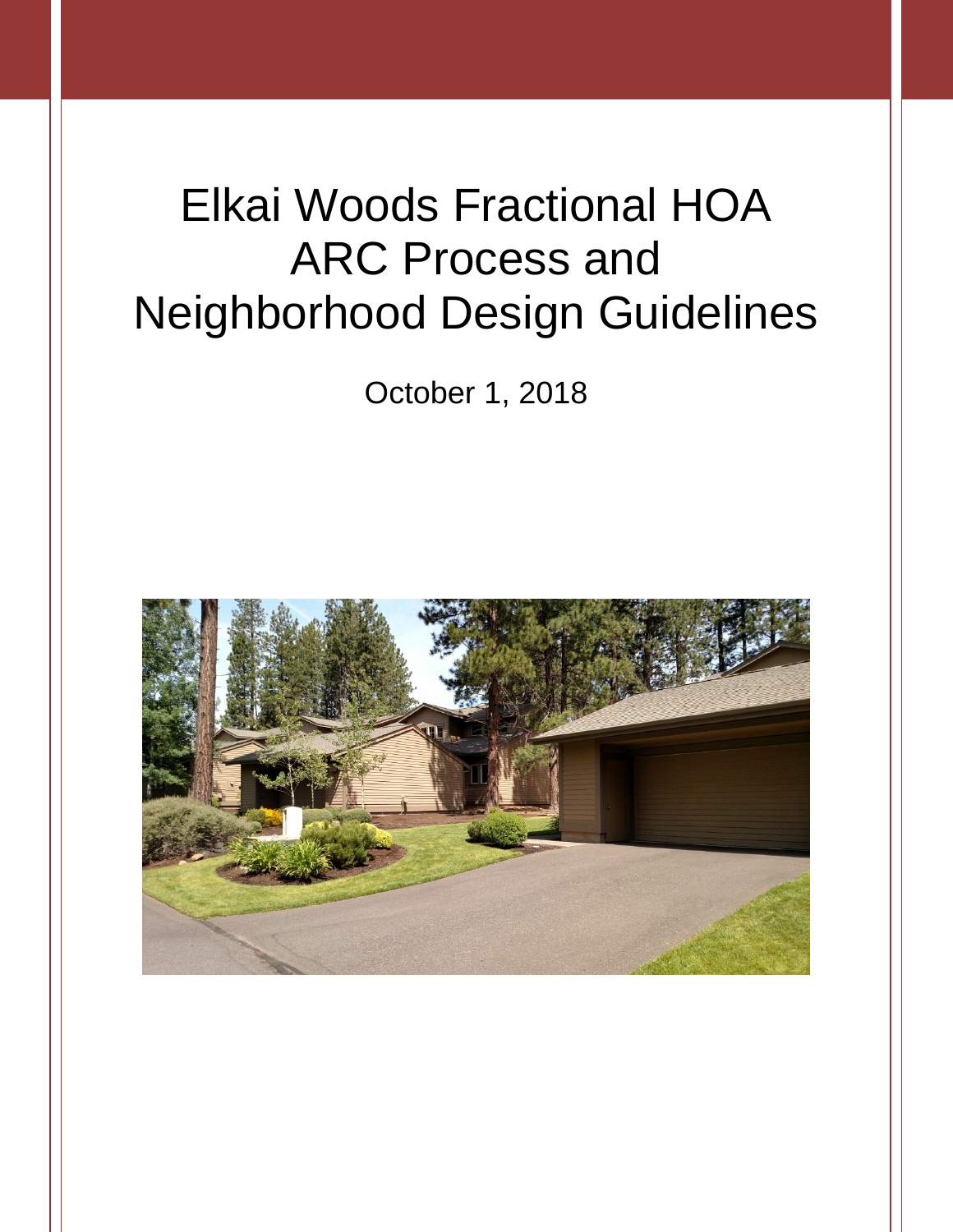# **When to get ARC Approval?**

The list below is illustrative, not exhaustive. If you have any questions or doubt about whether your project might require ARC approval, please contact HOA Management staff. They will answer your questions and assist you with the process.

- Construction/Remodel Yes (see standards & guidelines for exceptions)
- $\triangleright$  Removing/replacing trees Yes
- $\triangleright$  Landscape changes Yes (like for like replacement No)
- $\triangleright$  Driveways Maybe (Changes only)
- $\triangleright$  Deck Staining No (Natural wood stains only)
- $\triangleright$  Composite Decking Yes
- **≻ Satellite TV Yes**
- $\triangleright$  Hot Tubs Yes (New or changing)
- $\triangleright$  Fire Pits Yes (Wood Burning Fire Pits are prohibited)
- Water Features Yes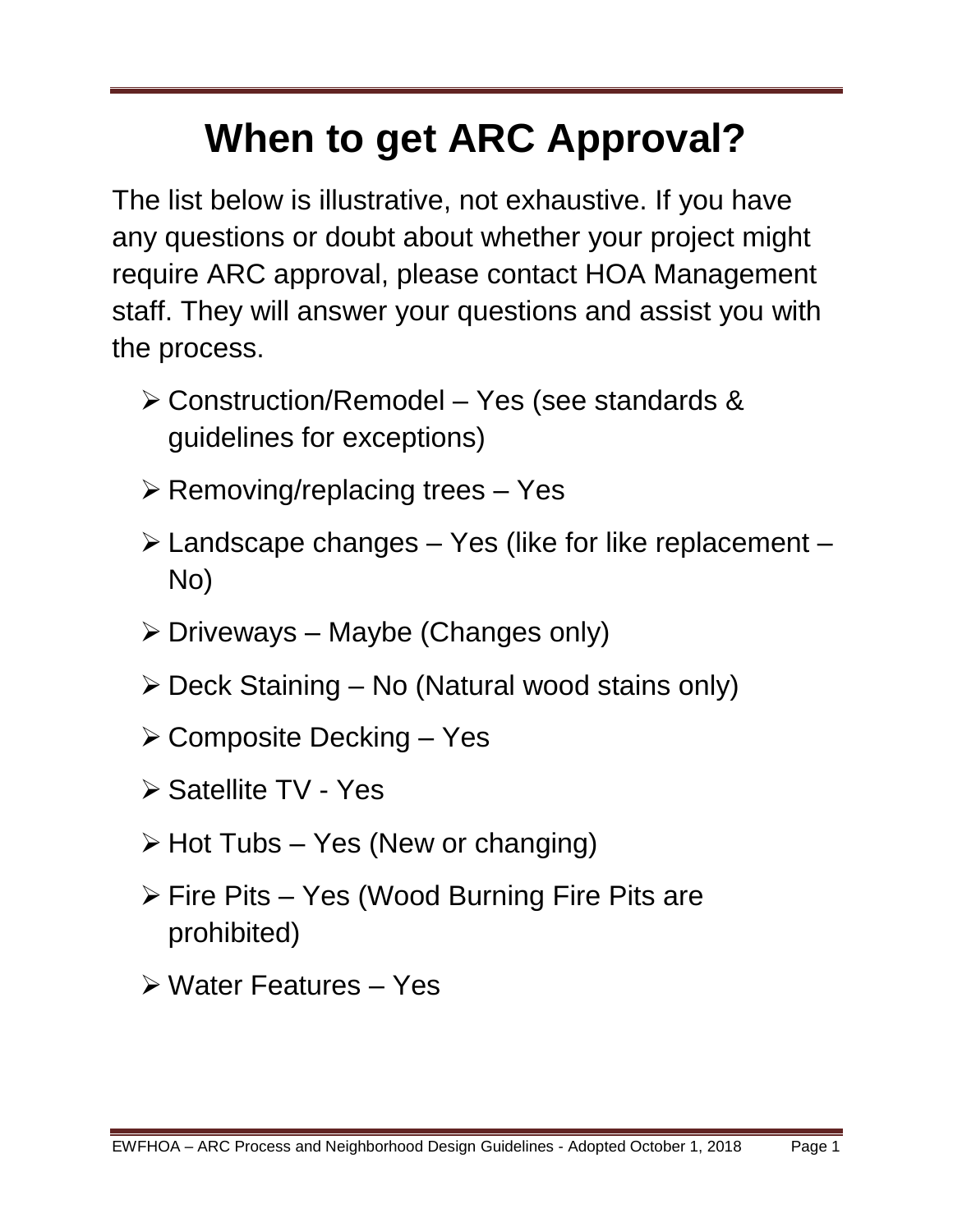## **A R C H I T E C T U R A L R E V I E W C O M M I T T E E**

## *General*

The Elkai Woods Fractional Homeowners Association (HOA) has established the ARC to implement and administer these Rules & Design Guidelines. The ARC shall exercise the functions for which it is given responsibility by the EWFHOA Board of Directors as provided in the Declaration of Covenants, Conditions & Restrictions (CC&Rs) for EWFHOA and for the modifications, promulgation, and enforcement of its rules governing the use and maintenance of homesites and the improvements thereon.

## *Committee Membership*

The ARC shall consist of at least three persons who shall be appointed by the EWFHOA Board of Directors. The term of service for members of the ARC will be two years. Members may serve more than one term. Members of the ARC may be removed and/or replaced at any time by the EWFHOA Board of Directors.

Except as otherwise provided herein, a majority of the voting members of the ARC shall have the power to act on behalf of the ARC without the necessity of a meeting and without the necessity of consulting the remaining members of the ARC, if they are unavailable.

## *Neighborhood Standards*

The ARC exists for the purpose of maintaining the consistency of high standards, design development and overseeing appropriate building and property use in EWFHOA.

All construction is subject to all codes and ordinances as adopted by the State of Oregon, Deschutes County and all other pertinent regulations. The most stringent regulations (State Law, CC&Rs, Bylaws, City) shall apply in the event of a conflict.

## *The ARC Review*

ARC requests shall be submitted to the management company by email, mail, or in person to provide details of the project. The management company will then contact the ARC for their approval or denial. The ARC will render a decision within 30 days of receipt of the request. After receiving the majority decision by the ARC, the management company will contact the homeowner regarding the final decision with a written approval (or denial) letter through email.

No construction, planting, etc., is to be started until the resident receives written or email approval. The homeowner is responsible for obtaining the necessary building permits and shall be responsible for all consequences for said changes. Approval of this request does not substitute for appropriate permits required by the county, nor does it assume work requested is in full compliance with permit requirements.

## *Appeals*

Appeals relating to ARC decisions can be submitted to the Board of Directors through the management company. The Board of Directors will render a decision within 30 days of receipt of the appeal. Owners are encouraged to work collaboratively with the ARC and the Board of Directors to resolve differences throughout the review process. Owners have the right to appeal the decision of the Board of Directors to all EWFHOA members in accordance with procedures described in section 4.7.5 of the CC&Rs.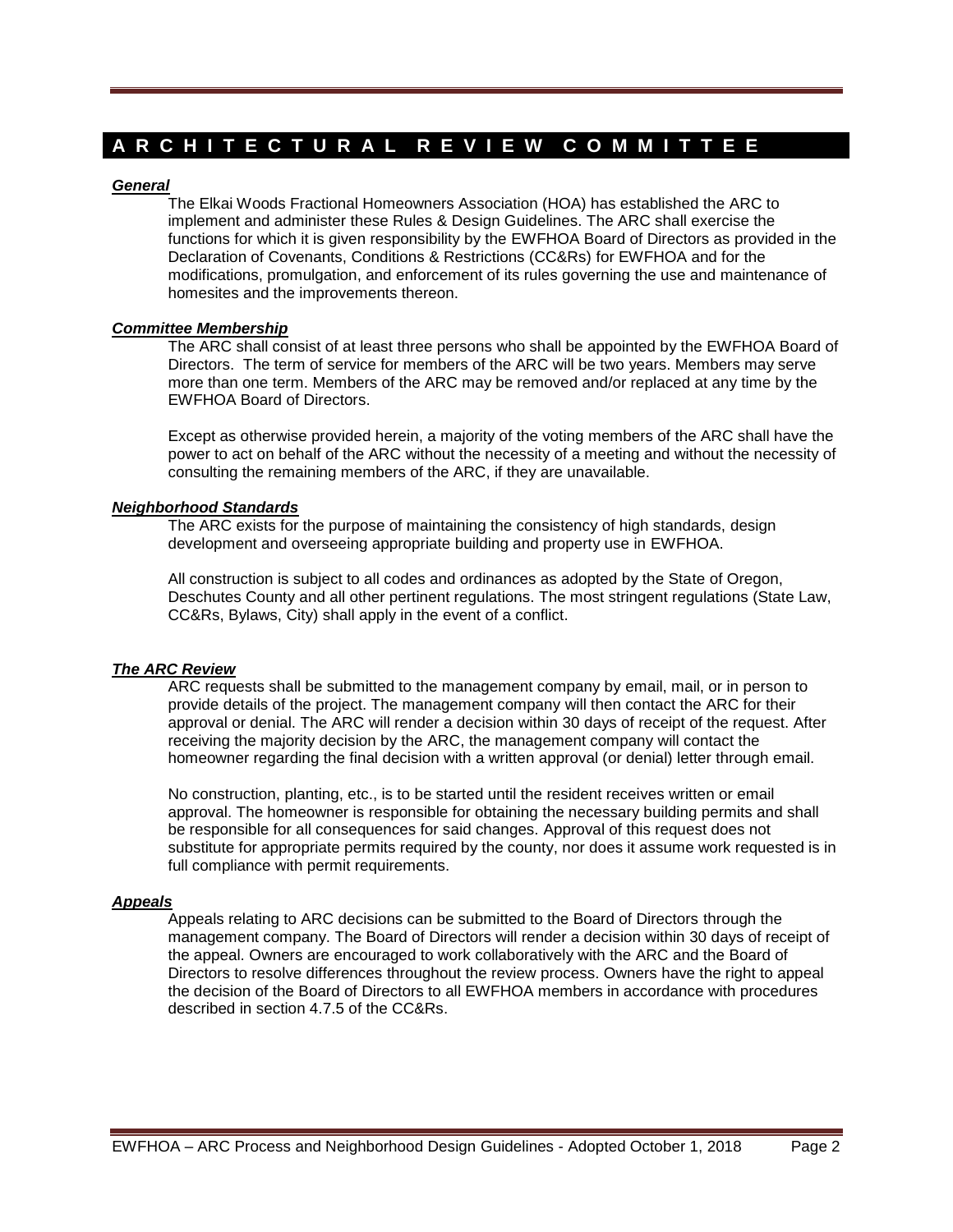## **N E I G H B O R H O O D S T A N D A R D S**

*The standards and design guidelines below are intended to complement and supplement (but do not replace) the EWFHOA CC&Rs.*

## *Awnings*

All proposed awnings must be submitted for ARC review and written approval. The awnings must be constructed of a material selected to blend with the body color of the home. No stripes or patterns will be permitted. Awnings must remain well maintained and when deployed be parallel to the ground. Awnings must be retracted when not in use. The bottom edge of the valance must be straight, not decoratively cut (no scallops, notches, etc.). Awnings may slope down to permit run-off of rain water.

## *Construction/Remodels*

All construction and remodel projects must receive ARC approval prior to beginning work if there will be any changes made to:

- a. the exterior of the home
- b. the interior of the home if any part of the remodel potentially affects the exterior of the home (e.g., the roof), the structural integrity of the unit (e.g., weight bearing walls), or any other attached units.

Interior remodels involving cosmetic changes not included above do not need ARC approval. Owners are still responsible for obtaining all necessary permits and inspections.

Should any damage occur due to the changes the homeowner assumes responsibility and liability for any costs associated with the changes.

## *Construction Times*

Construction in EWFHOA is permitted between the times of 7am to 7pm Monday- Friday. Noisy activity should be curtailed on Saturday and Sunday.

## *County Building Requirements*

The County requires that a building permit be obtained prior to beginning construction of any improvement or making additions or changes to an existing structure. Application with the intent to circumvent the County's requirements will not be approved.

## *Decks, Porches and Deck/Porch Skirting*

All Decks, Stairs and Railings are the responsibility of the homeowner to maintain. Any new designs must be approved by the ARC. Any damage to the exterior of the building as a result of the deck and/or installation will be at the expense of the homeowner. These should be designed similarly as the rest of the association and maintained accordingly.

Stains should be of a natural wood color. No Red, Grey, or Black Stains.

Composite decking must be approved by the ARC prior to installation. These should also be in the natural wood tone family.

## *Driveways and Walkways*

Homeowners are responsible for the repair, maintenance and/or replacement of the walkways and driveways. Please notify the management company prior to beginning any work.

## *Flags*

Flags are not permitted along the golf course. Only 1 Flag no greater than 3' by 5' per home and shall be located as to not interfere with landscaping or irrigation.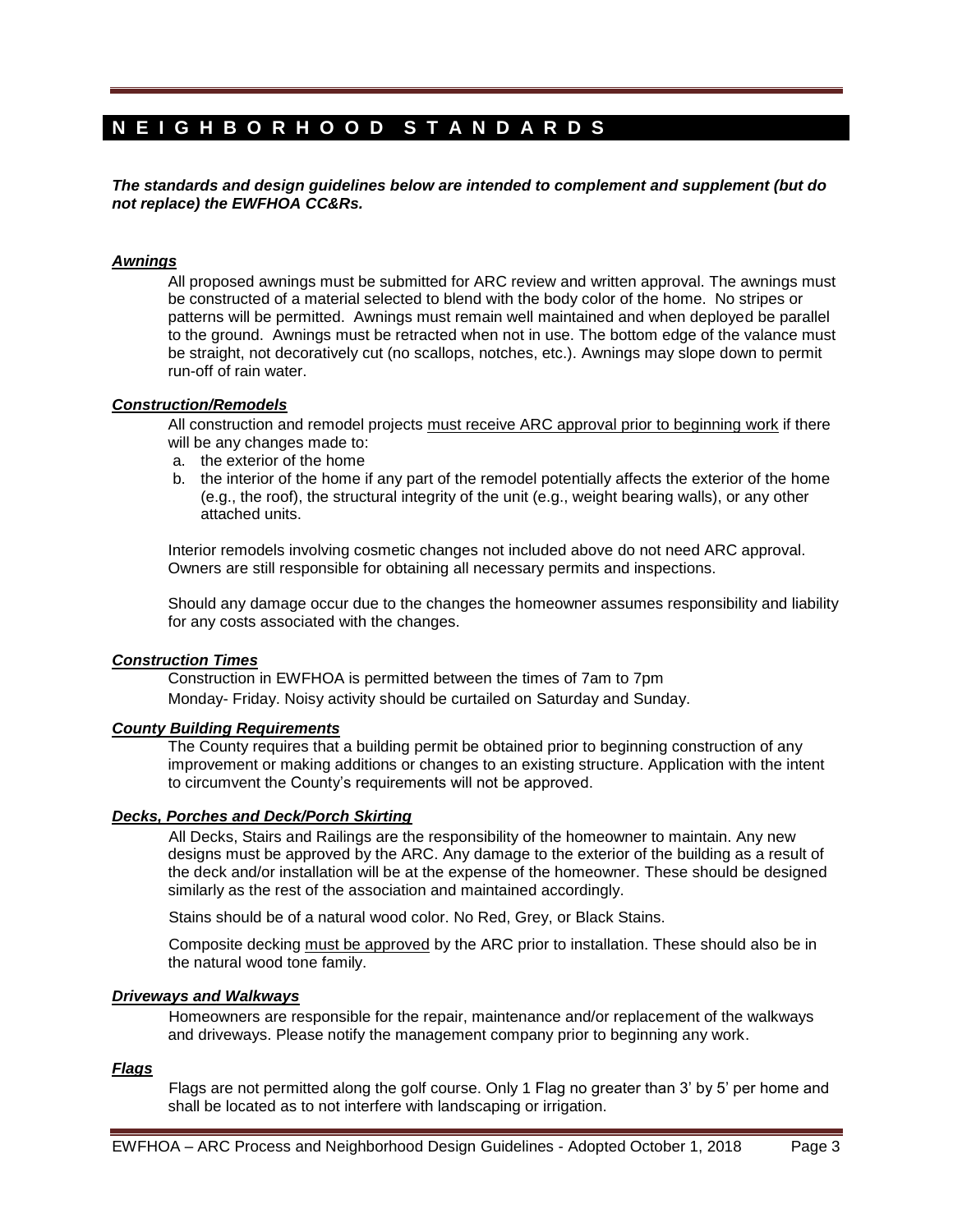## *Garbage and Trash Removal*

EWFHOA is responsible for the trash service; however, homeowners are responsible for providing the garbage company access to the service door and for getting recycling items street side for pickup. Owners are responsible for their own garbage and trash removal during and after construction. Construction sites must be kept clean from trash and construction debris at all times.

Trash cans and recycle bins, which are taken to the street on pick-up day, must be returned to their garage the same day. Trash cans and recycle bins must be stored in an area that is not visible from the street or adjoining homesites.

Burning or dumping of garbage, landscape debris or trash anywhere in EWFHOA is prohibited.

## *Gutters and Downspouts*

Gutter maintenance is the responsibility of the HOA as originally installed. This includes cleaning and repair only. Additional gutters, a redesign of the gutter system and/or relocation are the responsibility of the homeowner.

## *Hot Tubs – New Install and Replacement*

Hot tubs are required to be screened from the view of neighboring homesites, golf course and roadways. Hot tubs must ---- blend in to the surroundings, and not be free standing. Hot tub location and required screening must have prior ARC review and written approval. The intent of screening is to reduce the visibility of the sides and the cover of the hot tub. Sinking the hot tub may be an acceptable form of screening as long as the sides and cover of the hot tub are not visible. Vegetation may also be an acceptable screening material, as long as it provides screening year-round and is properly maintained.

- a. Hot Tubs will be evaluated on an individual basis.
- b. Hot Tub skirting and covers must be of similar color to the house, deck, screening, and/or areas around the Hot Tub to discreetly blend.
- c. Hot Tubs should be placed in an area to keep noise levels at a minimum. Noise levels of recirculation pumps should be considered prior to purchase, and will aid in keeping noise levels to a minimum.
- d. Replacing an existing Hot Tub, requires ARC approval even if the same location is to be utilized.

## *Landscaping*

**All landscape plans and changes require ARC review and written approval**. All homesites shall be maintained to present a neat and pleasing appearance to all off-property vantage points, minimize fire danger, maximize weed control and to moderate the problem of wind-blown dust.

- a. Plants should be selected that are consistent with the existing landscape footprint and the "look and feel" in Elkai Woods, that are appropriate for the climate zone(s) in our area, and that minimize water dependency.
- b. When appropriate, contiguous property owners should work together to create a continuous flow from one property to the next avoiding a straight-line delineating property lines.
- c. Each owner shall perform all maintenance, planting, pruning, mowing, and cleaning of all lawns and landscaping on the owner's lot within areas enclosed by a fence or courtyard. Each owner shall perform all maintenance, repair, and replacement of any landscape improvements made to the owner's lot. The Association shall perform all maintenance, planting, pruning, mowing, and cleaning of all lawns and landscaping on Common Property and on owners' lots, excluding areas of owner responsibility identified above.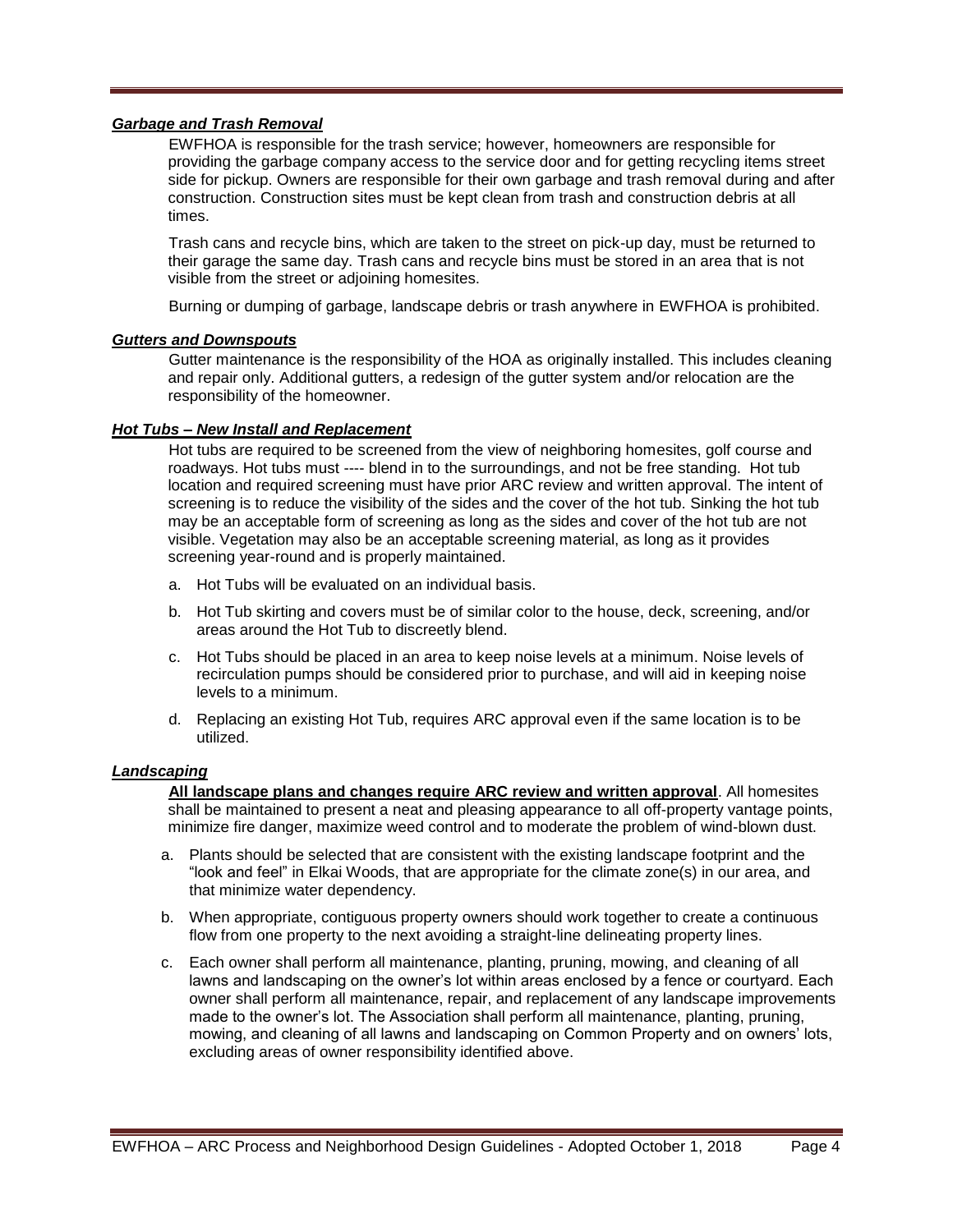## *Mailboxes, Newspaper Receptacles and Street Addresses*

Individual mailboxes and newspaper receptacles are prohibited. Group mailboxes are provided at the north entrance of the neighborhood. Box assignments and keys for the mailboxes may be picked up at the US Post Office on NE 4th Street.

## *Maintenance*

EWFHOA is responsible for the maintenance of the exterior of each living unit and the landscaping as originally designed. Any improvements made by the homeowners, is their responsibility to maintain and any changes to the original construction that may have adverse effects will be responsible for the damage due to those modifications.

## *Music and Loud Noise/Activity*

Music and other loud noises, or activities are discouraged. Loud noise after 10 PM is prohibited.

## *Outdoor Furniture, Outdoor Kitchens/BBQ Islands, Gazebos, Shade Tents, and Decorations*

Location of permanently placed outdoor furniture, (i.e. picnic tables, barbecues, arbors, flagpoles, outdoor kitchens, BBQ islands, gazebos, shade tents, carports, and other decorative items) must discretely blend in color and must be prior approved by the ARC. Outdoor furniture and decorative items shall not infringe on any golf course setbacks and must be maintained in good repair.

## *Parking*

**There is no overnight parking along the street.** Outdoor parking is allowed only on an improved parking area. Parking on the lawn, grass, barked, rocked or dirt areas is not allowed. No outdoor storage of recreational vehicles, trailers, or boats is allowed on Common Property or outdoors on any Lot.

No garage shall be used for any purpose other than storage of automobiles, pick-ups, vans, SUVs, motorcycles, snowmobiles, and golf carts. Additionally, pleasure or fishing boats, and recreational or camping trailers may be stored in one parking space of a garage if it can be completely enclosed when the garage door is closed. A driveway shall not be used for regular parking by the occupants of a Living Unit.

If it is necessary for one of the above vehicles (which are normally stored or moored in another location) to be parked temporarily on a permitted area of the homesite in view of roadways, golf course or neighboring homesites, the Management Company must be notified in advance.

## *Satellite Dishes and Antennas*

Exterior satellite receivers or transmitters, television antennas, radio antennas, or other receiving device may be placed on any homesite or home, but requires ARC review and approval of final placement and screening.

Location of receiving devices must be in the most inconspicuous location as possible to minimize impact to the neighbors. Landscape screening may be required in some cases.

## *Signs*

## *General Signage Information*

Subcontractor, lender and supplier signs are prohibited. No signs shall be displayed in the windows of homes (except approved block home stickers) or be nailed to trees.

No directional signs may be used without prior ARC approval.

No offsite signage within EWFHOA may be used without prior ARC approval.

All signs must appear to be professionally produced.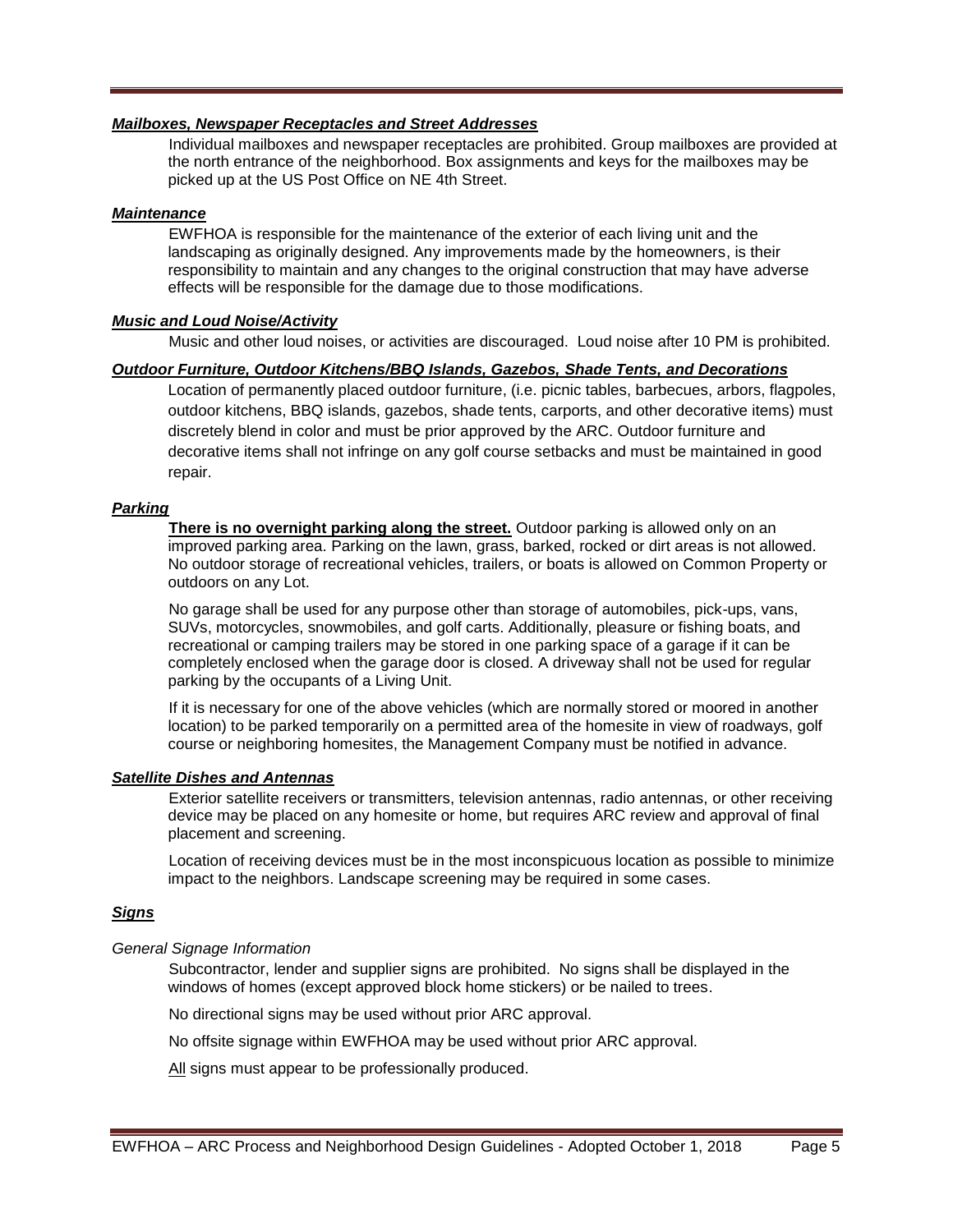Any signs which, in the sole judgment of the ARC, are deemed to be non-conforming will be removed and held by *the Management Company* for 14 days, after which time they will be destroyed.

Signs must be placed parallel to and facing the street providing access to the property.

Signs may not be illuminated with artificial light.

Plastic or cardboard store-bought or handmade "for sale" signs are prohibited.

All signs must be removed upon close of escrow of the property and/or upon completion of the construction project or at the direction of the --- Management Company.

"Private Property" signs must be constructed in the same manner as the "For Sale" signs and must have prior approval of the ARC.

Political signs are permitted and may be placed on the property 30 days prior to any election. These signs must be removed the day following the election. If not removed, the Management Company will remove them. Political signs of a non-election nature are discouraged.

"For Rent" or "For Lease" signs are prohibited.

#### *For Sale Signs*

Only one "For Sale" sign is permitted on each homesite. It must be single-sided, on its own post and no higher than 42" above the immediately adjacent ground plane. Wording of a "For Sale" sign shall be limited to the words "For Sale," the price, if desired, and the name and phone number of the listing real estate agency. A logo or mark of the agency and the agent's name is also permitted. If the owner is selling the property, the name of the owner or "By Owner" may be substituted for the listing agency.

Directional Signs used for open house or showing days must be posted the day of the open house or showing and removed directly after.

All information on the sign must be incorporated as part of the original sign design and not a separate attachment added at a later date. The sign shall be dark green and white (black or gray may be used as an accent color, but the sign must include some green lettering) and measure no more than 300 square inches, with no dimension larger than 20 inches.

"SOLD" signs must be incorporated within the 300 square inches, and not added to the top, bottom or sides of the sign. Sold signs may be red and must have a straight edge design.

Information boxes (flyer boxes) are not permitted to be mounted on an individual stake or post. If a box is attached to the back of the "For Sale" sign, the box may not protrude beyond the dimension of the sign.

#### *Open House Signs*

One open house sign or sandwich board is permitted (on the subject homesite) during the course of the open house, but must be removed at the conclusion of the open house and/or whenever the house is not "manned". The board dimension of open house signs must not exceed 432 square inches. This also applies to Directional Signs for these events.

### *Special Event Signs*

Special event signs must obtain ARC approval prior to their use. All exceptions to these sign standards must be presented to the ARC for review and specific written approval prior to their use.